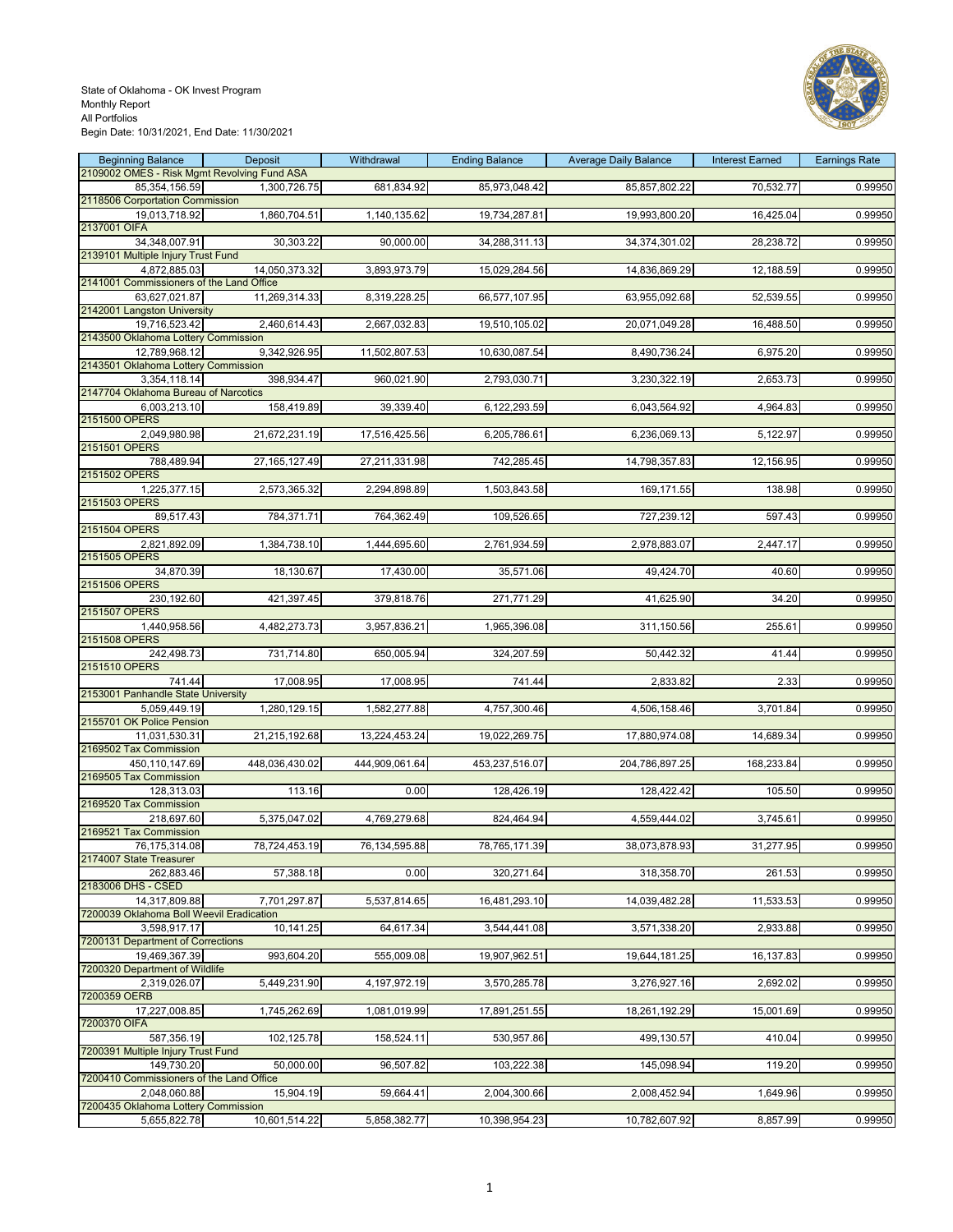| <b>Beginning Balance</b>                                      | Deposit      | Withdrawal   | <b>Ending Balance</b> | <b>Average Daily Balance</b> | <b>Interest Earned</b> | <b>Earnings Rate</b> |
|---------------------------------------------------------------|--------------|--------------|-----------------------|------------------------------|------------------------|----------------------|
| 7200515 OPERS<br>181,587.26                                   | 550,410.17   | 585,973.61   | 146,023.82            | 411,368.43                   | 337.94                 | 0.99950              |
| 7200557 Oklahoma Police Pension                               |              |              |                       |                              |                        |                      |
| 907.78                                                        | 35,401.01    | 35,571.32    | 737.47                | 5,339.70                     | 4.39                   | 0.99950              |
| 7200588 Real Estate Commission<br>1,767,031.12                | 169,973.52   | 84,970.99    | 1,852,033.65          | 1,855,014.20                 | 1,523.91               | 0.99950              |
| 7200830 Department of Human Services                          |              |              |                       |                              |                        |                      |
| 55,420.06                                                     | 48.88        | 0.00         | 55,468.94             | 55,467.31                    | 45.57                  | 0.99950              |
| 7201825 University Hospitals Authority<br>3,300,813.98        | 2,269,895.27 | 0.00         | 5,570,709.25          | 4,437,120.10                 | 3,645.12               | 0.99950              |
| 7205090 OMES Risk Management Division/DSC                     |              |              |                       |                              |                        |                      |
| 25,009,487.43                                                 | 583,353.08   | 2,629,413.51 | 22,963,427.00         | 23,824,846.99                | 19,572.27              | 0.99950              |
| 7205131 Department of Corrections<br>649,245.37               | 795,886.26   | 488,488.40   | 956,643.23            | 816,370.63                   | 670.65                 | 0.99950              |
| 7205204 JM Davis Arms & Historical Museum                     |              |              |                       |                              |                        |                      |
| 10,046.84                                                     | 8.86         | 0.00         | 10,055.70             | 10,055.40                    | 8.26                   | 0.99950              |
| 7205320 Department of Wildlife<br>973,302.10                  | 91,057.09    | 21,466.63    | 1,042,892.56          | 1,013,632.25                 | 832.71                 | 0.99950              |
| 7205359 Sustaining OK Energy Resources                        |              |              |                       |                              |                        |                      |
| 6,189,952.01                                                  | 61,200.87    | 25,836.45    | 6,225,316.43          | 6,231,641.76                 | 5,119.34               | 0.99950              |
| 7205435 Oklahoma Lottery Commission<br>115,596.80             | 26,445.36    | 0.00         | 142,042.16            | 138,526.15                   | 113.80                 | 0.99950              |
| 7205515 OPERS                                                 |              |              |                       |                              |                        |                      |
| 659,051.89                                                    | 72,818.48    | 0.00         | 731,870.37            | 675,738.17                   | 555.12                 | 0.99950              |
| 7205563 OK Bd for Private Vocational Schools<br>51,244.31     | 3,249.49     | 16,995.37    | 37,498.43             | 44,718.34                    | 36.74                  | 0.99950              |
| 7205630 Oklahoma Department of Securities                     |              |              |                       |                              |                        |                      |
| 947,966.43                                                    | 832.80       | 1,015.32     | 947,783.91            | 948,060.75                   | 778.84                 | 0.99950              |
| 7205807 Oklahoma Health Care Authority                        |              |              |                       |                              |                        |                      |
| 2,532,008.03<br>7210270 State Election Board                  | 249,173.58   | 0.00         | 2,781,181.61          | 2,676,269.32                 | 2,198.57               | 0.99950              |
| 3,533,200.12                                                  | 3,117.61     | 65,438.75    | 3,470,878.98          | 3,477,546.89                 | 2,856.83               | 0.99950              |
| 7210320 Department of Wildlife                                |              |              |                       |                              |                        |                      |
| 6,838,509.15<br>7210350 Oklahoma Historical Society           | 287,482.66   | 120,014.48   | 7,005,977.33          | 6,955,433.08                 | 5,713.94               | 0.99950              |
| 29.37                                                         | 0.03         | 0.00         | 29.40                 | 29.40                        | 0.02                   | 0.99950              |
| 7210400 Office of Juvenile Affairs<br>20,683.45               | 18.24        | 0.00         |                       |                              |                        |                      |
| 7210410 Commissioners of the Land Office                      |              |              | 20,701.69             | 20,701.08                    | 17.01                  | 0.99950              |
| 132,115.14                                                    | 116.51       | 0.00         | 132,231.65            | 132,227.77                   | 108.63                 | 0.99950              |
| 7210515 OPERS<br>246,339.09                                   | 19,649.51    | 0.00         | 265,988.60            | 252,355.18                   | 207.31                 | 0.99950              |
| 7210570 State Board of Licensure for Professional             |              |              |                       |                              |                        |                      |
| 369,524.92                                                    | 325.89       | 0.00         | 369,850.81            | 369,839.95                   | 303.83                 | 0.99950              |
| 7210588 Real Estate Commission                                |              |              |                       |                              |                        |                      |
| 308,729.03<br>7215270 State of Oklahoma Election Board        | 10,926.93    | 0.00         | 319,655.96            | 316,812.56                   | 260.26                 | 0.99950              |
| 9,764,698.70                                                  | 8,612.62     | 44,689.84    | 9,728,621.48          | 9,757,177.00                 | 8,015.59               | 0.99950              |
| 7215320 Department of Wildlife                                |              |              |                       |                              |                        |                      |
| 3,898,715.40<br>7215566 Tourism & Recreation Department       | 19,640.12    | 0.00         | 3,918,355.52          | 3,910,678.68                 | 3,212.65               | 0.99950              |
| 5,701,779.38                                                  | 1,747,078.43 | 2,171,723.32 | 5,277,134.49          | 5,173,373.90                 | 4,249.96               | 0.99950              |
| 7215585 Department of Public Safety                           |              |              |                       |                              |                        |                      |
| 388,861.18<br>7215670 JD McCarty Center                       | 342.19       | 3,038.65     | 386,164.72            | 387,040.33                   | 317.96                 | 0.99950              |
| 916.839.45                                                    | 1,363.31     | 526.73       | 917,676.03            | 917,377.21                   | 753.63                 | 0.99950              |
| 7215825 University Hospitals Authority                        |              |              |                       |                              |                        |                      |
| 1,610,913.34<br>7216805 Department of Rehabilitation Services | 4,056.02     | 0.00         | 1,614,969.36          | 1,612,691.92                 | 1,324.84               | 0.99950              |
| 824,152.13                                                    | 14,172.75    | 14,112.50    | 824,212.38            | 821,953.96                   | 675.24                 | 0.99950              |
| 7220090 OSF Building Project Fund                             |              |              |                       |                              |                        |                      |
| 0.42<br>7220320 Dept of Wildlife Conservation                 | 0.00         | 0.00         | 0.42                  | 0.42                         | 0.00                   | 0.99950              |
| 5,291,983.29                                                  | 72,220.12    | 0.00         | 5,364,203.41          | 5,332,398.71                 | 4,380.60               | 0.99950              |
| 7220570 OSB of Licensure for Professional Engine              |              |              |                       |                              |                        |                      |
| 300,061.07<br>7220585 Department of Public Safety             | 264.65       | 0.00         | 300,325.72            | 300,316.90                   | 246.71                 | 0.99950              |
| 3,453,456.48                                                  | 134,473.96   | 37, 174.29   | 3,550,756.15          | 3,439,094.60                 | 2,825.24               | 0.99950              |
| 7220830 Department of Human Services                          |              |              |                       |                              |                        |                      |
| 13,758.54                                                     | 12.13        | 0.00         | 13,770.67             | 13,770.27                    | 11.31                  | 0.99950              |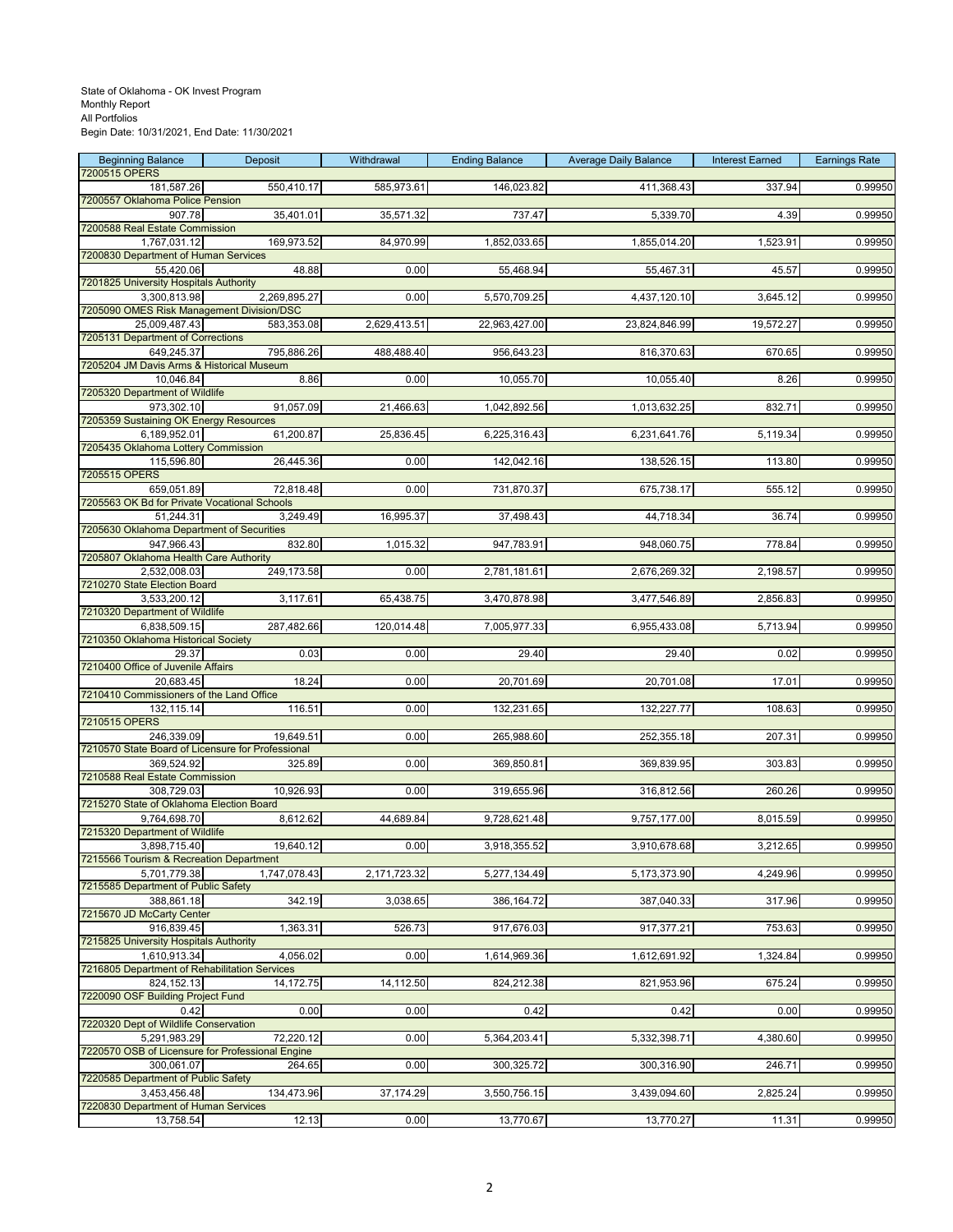| <b>Beginning Balance</b>                                   | Deposit                                                    | Withdrawal   | <b>Ending Balance</b> | <b>Average Daily Balance</b> | <b>Interest Earned</b> | <b>Earnings Rate</b> |
|------------------------------------------------------------|------------------------------------------------------------|--------------|-----------------------|------------------------------|------------------------|----------------------|
| 7225040 Department of Agriculture<br>342,054.10            | 1,498.46                                                   | 0.00         | 343,552.56            | 342,842.61                   | 281.65                 | 0.99950              |
| 7225830 Department of Human Services                       |                                                            |              |                       |                              |                        |                      |
| 3,602,738.92                                               | 37,449.15                                                  | 859,296.13   | 2,780,891.94          | 3,226,510.96                 | 2,650.60               | 0.99950              |
| 7230220 Oklahoma Crime Victims Compensation<br>646,820.36  | 273,008.37                                                 | 351,343.94   | 568,484.79            | 619,070.71                   | 508.57                 | 0.99950              |
| 7230345 Department of Transportation                       |                                                            |              |                       |                              |                        |                      |
| 5,908,042.13                                               | 624,470.59                                                 | 0.00         | 6,532,512.72          | 6,102,634.97                 | 5,013.36               | 0.99950              |
| 7230695 Tax Commission<br>876,334.18                       | 1,156,170.45                                               | 0.00         | 2,032,504.63          | 918,956.49                   | 754.93                 | 0.99950              |
| 7230807 Health Care Authority                              |                                                            |              |                       |                              |                        |                      |
| 121,688.00                                                 | 7,261,406.30                                               | 7,342,284.00 | 40,810.30             | 1,946,700.32                 | 1,599.23               | 0.99950              |
| 7235605 Regents for Higher Education<br>9,674,887.10       | 49,299.63                                                  | 517,152.00   | 9,207,034.73          | 9,291,531.14                 | 7,633.06               | 0.99950              |
| 7240807 Health Care Authority                              |                                                            |              |                       |                              |                        |                      |
| 13,874,101.37                                              | 12,235.77                                                  | 0.00         | 13,886,337.14         | 13,885,929.28                | 11,407.39              | 0.99950              |
| 7240830 Oklahoma Human Services                            |                                                            |              |                       |                              |                        |                      |
| 17,141,189.07<br>7244090 OMES Dept of Central Services     | 15,188.46                                                  | 152,631.36   | 17,003,746.17         | 17,084,643.28                | 14,035.15              | 0.99950              |
| 1,399,017.53                                               | 242,402.62                                                 | 466,279.46   | 1,175,140.69          | 1,258,204.76                 | 1,033.62               | 0.99950              |
| 7245807 Health Care Authority                              |                                                            |              |                       | 21,114,450.50                |                        |                      |
| 19,466,465.41<br>7255090 Department of Central Services    | 3,426,516.16                                               | 940,805.53   | 21,952,176.04         |                              | 17,345.67              | 0.99950              |
| 1,219,919.54                                               | 1,620.58                                                   | 1,077.72     | 1,220,462.40          | 1,220,515.61                 | 1,002.66               | 0.99950              |
| 7255585 Oklahoma Dept of Public Safety                     |                                                            |              |                       |                              |                        |                      |
| 22,471.23<br>7260090 OMES Risk Management Division         | 19.82                                                      | 0.00         | 22,491.05             | 22,490.39                    | 18.48                  | 0.99950              |
| 5,710,710.37                                               | 52,254.30                                                  | 12,465.23    | 5,750,499.44          | 5,739,048.65                 | 4,714.67               | 0.99950              |
| 7265090 Risk Management Fund                               |                                                            |              |                       |                              |                        |                      |
| 122,635.92<br>7275740 OST - SEED                           | 53,215.95                                                  | 157,404.75   | 18,447.12             | 75,949.75                    | 62.39                  | 0.99950              |
| 21,483.11                                                  | 19.26                                                      | 549.85       | 20,952.52             | 21,263.46                    | 17.47                  | 0.99950              |
| 7280090 OMES DCS Property Distribution                     |                                                            |              |                       |                              |                        |                      |
| 685,428.46<br>7280131 Department of Corrections            | 113,617.45                                                 | 93,145.03    | 705,900.88            | 721,603.64                   | 592.80                 | 0.99950              |
| 4,878,793.51                                               | 3,051,965.31                                               | 1,758,895.35 | 6,171,863.47          | 5,554,887.49                 | 4,563.38               | 0.99950              |
| 7280345 Department of Transportation                       |                                                            |              |                       |                              |                        |                      |
| 321,773.50<br>7285345 Department of Transportation         | 530,410.44                                                 | 49,732.75    | 802,451.19            | 736,629.02                   | 605.15                 | 0.99950              |
| 185,331,259.30                                             | 9,770,142.23                                               | 9,252,650.22 | 185,848,751.31        | 187, 109, 876.35             | 153,712.04             | 0.99950              |
| 7295090 Emergency & Transportation                         |                                                            |              |                       |                              |                        |                      |
| 4,941,982.56<br>7296150 University of Science & Arts       | 160,000.00                                                 | 720,000.00   | 4,381,982.56          | 4,851,315.89                 | 3,985.39               | 0.99950              |
| 41.76                                                      | 0.04                                                       | 0.00         | 41.80                 | 41.80                        | 0.03                   | 0.99950              |
| 7303000 Tobacco Litigation Escrow Fund                     |                                                            |              |                       |                              |                        |                      |
| 30,274.55<br>7360566 Tourism & Recreation Department       | 26.70                                                      | 0.00         | 30,301.25             | 30,300.36                    | 24.89                  | 0.99950              |
| 6,039,525.27                                               | 22,282.55                                                  | 0.00         | 6,061,807.82          | 6,057,377.65                 | 4,976.18               | 0.99950              |
| 7401105 OCIA NACEA Construction Series 2018B               |                                                            |              |                       |                              |                        |                      |
| 1,335,986.70                                               | 0.00<br>7403292 Oklahoma Department of Environmental Quali | 647,111.77   | 688,874.93            | 710,445.32                   | 583.64                 | 0.99950              |
| 290.112.09                                                 | 255.85                                                     | 5,870.21     | 284,497.73            | 285,471.93                   | 234.52                 | 0.99950              |
| 7405220 District Attorneys Council                         |                                                            |              |                       |                              |                        |                      |
| 5,305,881.58<br>7408105 OCIA                               | 3,538.45                                                   | 179,789.88   | 5,129,630.15          | 5,254,782.07                 | 4,316.84               | 0.99950              |
| 542,438.22                                                 | 538,514.45                                                 | 538,143.23   | 542,809.44            | 435,168.42                   | 357.49                 | 0.99950              |
| 7409105 OCIA NACEA Revenue Series 2018B                    |                                                            |              |                       |                              |                        |                      |
| 480.43<br>7411105 OCIA Capitol Repair Revenue Series 2018C | 88,979.49                                                  | 88,961.35    | 498.57                | 27,186.37                    | 22.33                  | 0.99950              |
| 3,052.42                                                   | 435,825.40                                                 | 435,673.96   | 3,203.86              | 104,856.07                   | 86.14                  | 0.99950              |
| 7412105 OCIA                                               |                                                            |              |                       |                              |                        |                      |
| 1.269.587.56<br>7415105 OCIA DOC Construction Series 2018D | 869.00                                                     | 1,258,512.51 | 11,944.05             | 976,774.67                   | 802.43                 | 0.99950              |
| 28,298,657.13                                              | 26,625.90                                                  | 1,720,595.60 | 26,604,687.43         | 27,818,010.07                | 22,852.69              | 0.99950              |
| 7416000 OSF - Oil Overcharge                               |                                                            |              |                       |                              |                        |                      |
| 294,204.84<br>7416105 OCIA DOC Revenue Series 2018D        | 259.46                                                     | 0.00         | 294,464.30            | 294,455.65                   | 241.90                 | 0.99950              |
| 757,223.26                                                 | 750,778.26                                                 | 750,238.55   | 757,762.97            | 607,697.28                   | 499.23                 | 0.99950              |
| 7416160 Department of Commerce                             |                                                            |              |                       |                              |                        |                      |
| 3,090,608.39                                               | 7,281.42                                                   | 0.00         | 3,097,889.81          | 3,094,608.36                 | 2,542.24               | 0.99950              |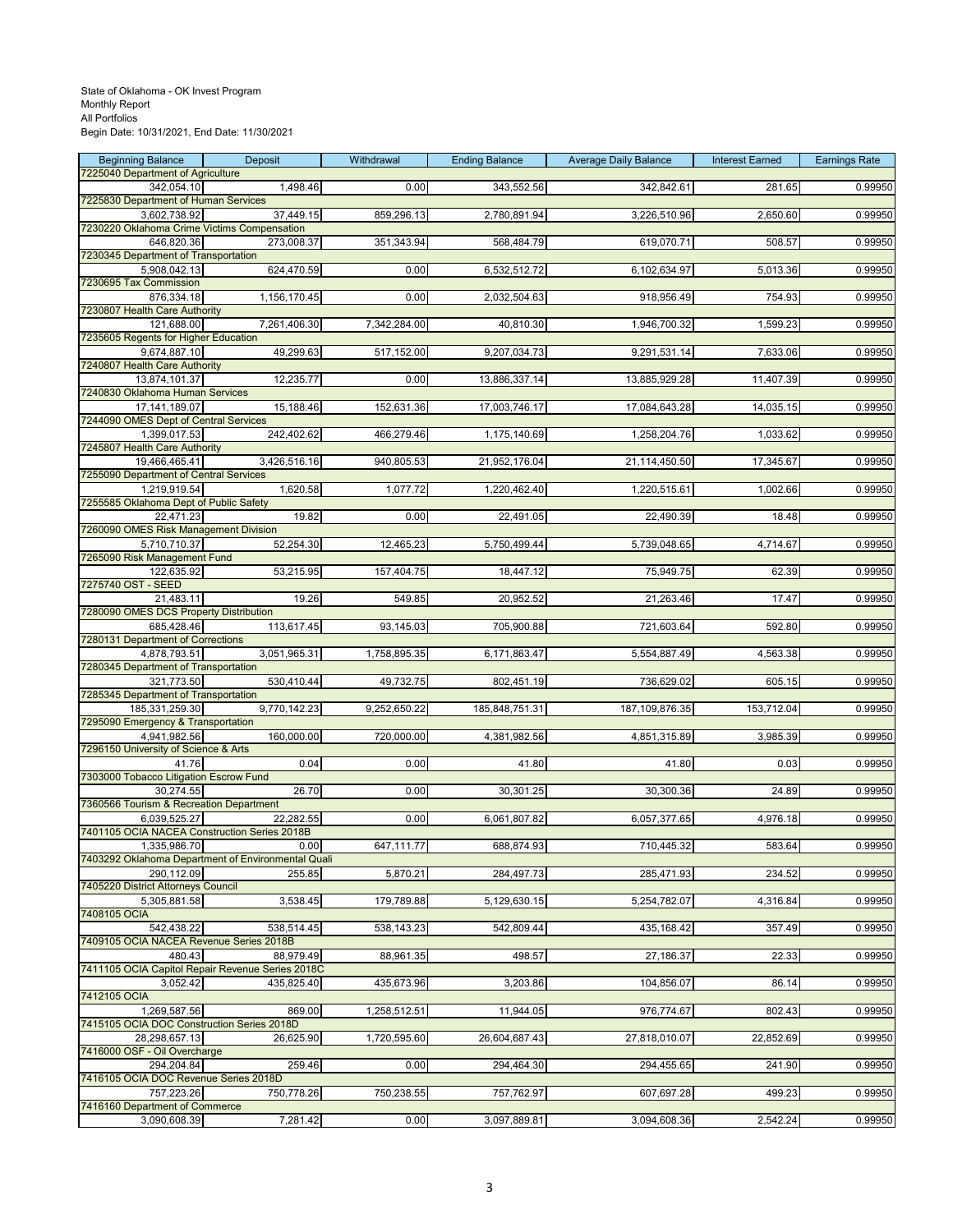| <b>Beginning Balance</b>                                       | <b>Deposit</b> | Withdrawal      | <b>Ending Balance</b> | <b>Average Daily Balance</b> | <b>Interest Earned</b> | <b>Earnings Rate</b> |
|----------------------------------------------------------------|----------------|-----------------|-----------------------|------------------------------|------------------------|----------------------|
| 7419105 OCIA<br>1,983,482.09                                   | 2,245,898.64   | 2,285,856.27    | 1,943,524.46          | 1,709,757.95                 | 1,404.58               | 0.99950              |
| 7420105 OCIA                                                   |                |                 |                       |                              |                        |                      |
| 3,577,789.78<br>7424105 OCIA                                   | 3,597.99       | 790,181.14      | 2,791,206.63          | 3,080,819.78                 | 2,530.91               | 0.99950              |
| 1,046.13                                                       | 211,577.07     | 211,552.09      | 1,071.11              | 15,173.75                    | 12.47                  | 0.99950              |
| 7426000 OSF - Oil Overcharge                                   |                |                 |                       |                              |                        |                      |
| 2,458,231.94<br>7426160 Department of Commerce                 | 2,167.95       | 0.00            | 2,460,399.89          | 2,460,327.63                 | 2,021.18               | 0.99950              |
| 14,752,462.00                                                  | 118,217.00     | 0.00            | 14,870,679.00         | 14,770,545.88                | 12,134.10              | 0.99950              |
| 7427105 OCIA-Revenue Series 2019B<br>2.692.860.79              | 2,903.63       | 0.00            | 2,695,764.42          | 2,695,667.63                 | 2,214.51               | 0.99950              |
| 7428105 OCIA Endowed Chairs Fund                               |                |                 |                       |                              |                        |                      |
| 964,741.01                                                     | 957,943.47     | 957,201.55      | 965,482.93            | 774,017.89                   | 635.86                 | 0.99950              |
| 7430010 Oklahoma State University<br>1,939,531.83              | 2,832,040.29   | 2,724,950.75    | 2,046,621.37          | 2,320,781.71                 | 1,906.54               | 0.99950              |
| 7430011 Oklahoma State University                              |                |                 |                       |                              |                        |                      |
| 1,411,633.94<br>7430012 Oklahoma State University              | 1,479,172.77   | 1,149,412.08    | 1,741,394.63          | 1,794,677.63                 | 1,474.34               | 0.99950              |
| 2,192,010.75                                                   | 1,743.37       | 444,731.00      | 1,749,023.12          | 2,025,860.48                 | 1,664.26               | 0.99950              |
| 7430013 Oklahoma State University                              |                |                 |                       |                              |                        |                      |
| 1,098,976.50<br>7430014 Oklahoma State University              | 1,001,010.00   | 64,001.87       | 2,035,984.63          | 1,600,753.09                 | 1,315.03               | 0.99950              |
| 2,248,089.60                                                   | 1,520.61       | 576,685.79      | 1,672,924.42          | 1,978,652.08                 | 1,625.48               | 0.99950              |
| 7430015 Oklahoma State University<br>1,183,082.68              | 480,124.00     | 183,839.00      | 1,479,367.68          | 1,327,394.28                 | 1,090.46               | 0.99950              |
| 7430016 Oklahoma State University                              |                |                 |                       |                              |                        |                      |
| 249,281.53                                                     | 220.37         | 921.00          | 248,580.90            | 249,218.25                   | 204.73                 | 0.99950              |
| 7430100 Cameron University<br>919,963.75                       | 162, 177.40    | 213,282.62      | 868,858.53            | 849,695.62                   | 698.03                 | 0.99950              |
| 7430420 Langston University                                    |                |                 |                       |                              |                        |                      |
| 1,102,033.63<br>7430461 Rogers State College                   | 489,049.90     | 770,482.76      | 820,600.77            | 969,855.43                   | 796.74                 | 0.99950              |
| 1,527,833.94                                                   | 36,726.42      | 156,573.87      | 1,407,986.49          | 1,464,757.71                 | 1,203.31               | 0.99950              |
| 7430505 Northwestern Oklahoma State University<br>261,947.77   | 130,199.41     | 81,142.25       | 311,004.93            | 307,625.65                   | 252.72                 | 0.99950              |
| 7430530 Panhandle State University                             |                |                 |                       |                              |                        |                      |
| 11,643.01                                                      | 49,624.07      | 48,740.10       | 12,526.98             | 17,646.38                    | 14.50                  | 0.99950              |
| 7430665 Southwestern Oklahoma State University<br>1,962,664.25 | 1,705.05       | 133,275.39      | 1,831,093.91          | 1,896,188.50                 | 1,557.73               | 0.99950              |
| 7430760 University of Oklahoma                                 |                |                 |                       |                              |                        |                      |
| 15,301,446.66<br>7430770 OUHSC                                 | 22,248,931.70  | 12, 154, 266.87 | 25,396,111.49         | 26, 182, 429.99              | 21,509.05              | 0.99950              |
| 79,684,281.33                                                  | 13,807,175.34  | 6,977,403.65    | 86,514,053.02         | 85,016,714.25                | 69,841.81              | 0.99950              |
| 7430773 Oklahoma State University<br>2,392,752.53              | 487,169.49     | 1,184,693.80    | 1,695,228.22          | 2,201,820.78                 | 1,808.81               | 0.99950              |
| 7434105 OCIA                                                   |                |                 |                       |                              |                        |                      |
| 90,307.10<br>7436000 OSF - Oil Overcharge                      | 123,497.40     | 189,225.04      | 24,579.46             | 100,363.92                   | 82.45                  | 0.99950              |
| 2,696.15                                                       | 2.38           | 0.00            | 2,698.53              | 2,698.45                     | 2.22                   | 0.99950              |
| 7436105 OCIA                                                   |                |                 |                       |                              |                        |                      |
| 1,831.44<br>7437105 OCIA                                       | 224,659.68     | 224,549.48      | 1,941.64              | 144,152.64                   | 118.42                 | 0.99950              |
| 13,983,941.13                                                  | 403.29         | 243,175.49      | 13,741,168.93         | 13,881,838.24                | 11,404.03              | 0.99950              |
| 7438105 OCIA<br>2,698.75                                       | 377,681.28     | 377,550.00      | 2,830.03              | 90,920.65                    | 74.69                  | 0.99950              |
| 7439105 2020A OCIA                                             |                |                 |                       |                              |                        |                      |
| 1,493,306.27                                                   | 1,021.86       | 1,481,666.67    | 12,661.46             | 1,148,571.85                 | 943.56                 | 0.99950              |
| 7442105 OCIA<br>1,138,891.90                                   | 779.48         | 1,129,284.79    | 10,386.59             | 876,145.61                   | 719.76                 | 0.99950              |
| 7443105 OCIA                                                   |                |                 |                       |                              |                        |                      |
| 242,157.39<br>7444105 OCIA 2017C Series                        | 276,866.44     | 0.00            | 519,023.83            | 279,068.83                   | 229.26                 | 0.99950              |
| 308.27                                                         | 132,334.45     | 132,330.42      | 312.30                | 40,011.29                    | 32.87                  | 0.99950              |
| 7444835 Water Resources Board                                  |                |                 |                       |                              |                        |                      |
| 6,872,563.64<br>7445105 Oklahoma Capital Improvement           | 1,628,461.40   | 567,956.66      | 7,933,068.38          | 7,184,434.59                 | 5,902.06               | 0.99950              |
| 5,604.73                                                       | 800,326.02     | 800,047.92      | 5,882.83              | 192,551.41                   | 158.18                 | 0.99950              |
| 7445835 Water Resources Board<br>3,253,234.04                  | 1,494,393.93   | 304,452.90      | 4,443,175.07          | 3,766,381.42                 | 3,094.11               | 0.99950              |
|                                                                |                |                 |                       |                              |                        |                      |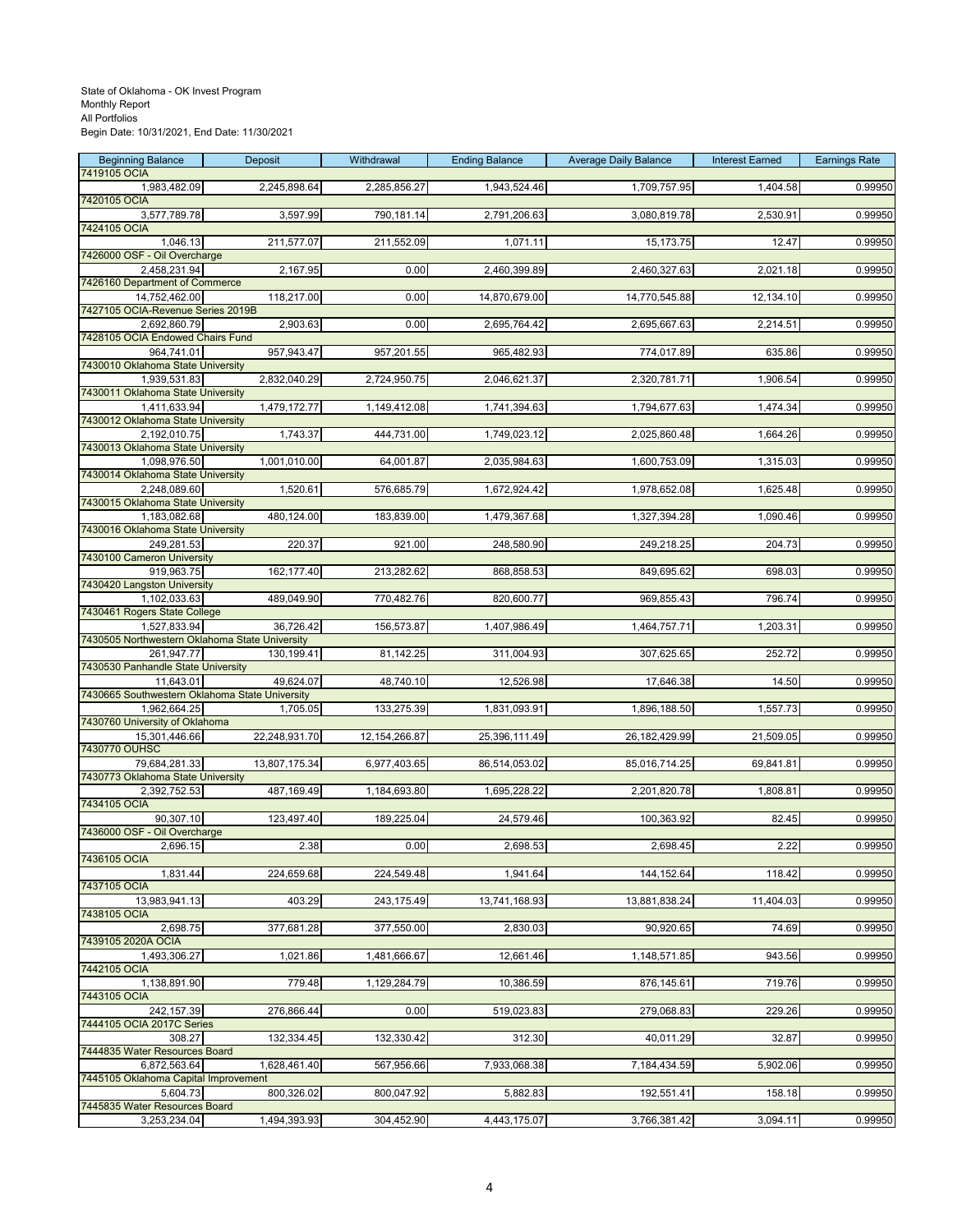| <b>Beginning Balance</b><br>7447105 OCIA                 | Deposit    | Withdrawal       | <b>Ending Balance</b> | <b>Average Daily Balance</b> | <b>Interest Earned</b> | <b>Earnings Rate</b> |
|----------------------------------------------------------|------------|------------------|-----------------------|------------------------------|------------------------|----------------------|
| 66,011.67                                                | 242,294.59 | 242,208.34       | 66,097.92             | 106,486.71                   | 87.48                  | 0.99950              |
| 7450105 OCIA Series 2020B<br>836,556.54                  | 572.80     | 828,274.48       | 8,854.86              | 643,846.20                   | 528.92                 | 0.99950              |
| 7451105 OCIA Series 2020B                                |            |                  |                       |                              |                        |                      |
| 182,323,909.42<br>7452105 OCIA Series 2020D              | 160,793.58 | 35, 138, 475. 12 | 147,346,227.88        | 171,937,800.68               | 141,248.08             | 0.99950              |
| 464.94                                                   | 83,506.81  | 83,454.17        | 517.58                | 53,370.13                    | 43.84                  | 0.99950              |
| 7453105 OCIA Series 2020D                                |            |                  |                       |                              |                        |                      |
| 13,802,027.97<br>7454105 OCIA Series 2020E               | 12,175.23  | 1,330,409.40     | 12,483,793.80         | 12,555,532.27                | 10,314.46              | 0.99950              |
| 267,739.43<br>7455105 OCIA                               | 228.57     | 266,144.78       | 1,823.22              | 205,859.93                   | 169.12                 | 0.99950              |
| 2,495.63                                                 | 352,643.39 | 352,520.83       | 2,618.19              | 84,868.97                    | 69.72                  | 0.99950              |
| 7455160 Department of Commerce                           | 35,477.83  |                  |                       |                              |                        |                      |
| 492,107.44<br>7456105 OCIA Series 2020E                  |            | 45,548.80        | 482,036.47            | 465,910.27                   | 382.75                 | 0.99950              |
| 23,920,805.08<br>7458105 OCIA Series 2020C               | 21,904.63  | 1,167,344.79     | 22,775,364.92         | 23, 117, 691.42              | 18,991.34              | 0.99950              |
| 462,244.11                                               | 315.92     | 460,591.87       | 1,968.16              | 355,078.06                   | 291.70                 | 0.99950              |
| 7460100 Cameron University                               |            |                  |                       |                              |                        |                      |
| 442,690.44<br>7460760 University of Oklahoma             | 0.00       | 101,560.66       | 341,129.78            | 349,960.91                   | 287.50                 | 0.99950              |
| 170,307.84<br>7464105 OCIA                               | 150.20     | 0.00             | 170,458.04            | 170,453.03                   | 140.03                 | 0.99950              |
| 2,896,650.09                                             | 2,582.88   | 575,997.95       | 2,323,235.02          | 2,328,642.59                 | 1,913.00               | 0.99950              |
| 7470010 Oklahoma State University                        |            | 0.00             |                       |                              |                        |                      |
| 1,673,923.42<br>7470014 Oklahoma State University        | 1,476.26   |                  | 1,675,399.68          | 1,675,350.47                 | 1,376.31               | 0.99950              |
| 1,000.81<br>7471835 Water Resources Board                | 0.68       | 1,001.49         | 0.00                  | 267.04                       | 0.22                   | 0.99950              |
| 625,859.43                                               | 547.22     | 0.00             | 626,406.65            | 626,388.41                   | 514.58                 | 0.99950              |
| 7472835 Water Resources Board                            |            |                  |                       |                              |                        |                      |
| 84,081,596.82<br>7473835 Water Resources Board           | 0.00       | 5,686,981.06     | 78,394,615.76         | 80,761,928.67                | 66,346.48              | 0.99950              |
| 36,071,654.27<br>7475750 Tulsa Community College         | 0.00       | 5,281,536.35     | 30,790,117.92         | 31,922,546.30                | 26,224.59              | 0.99950              |
| 6,048.92                                                 | 5.33       | 0.00             | 6,054.25              | 6,054.07                     | 4.97                   | 0.99950              |
| 7476760 University of Oklahoma<br>12,004,459.69          | 10,586.91  | 0.00             | 12,015,046.60         | 12,014,693.70                | 9,870.15               | 0.99950              |
| 7479010 Oklahoma State University                        |            |                  |                       |                              |                        |                      |
| 11,317,433.38<br>7485010 Oklahoma State University       | 10,667.10  | 339,556.39       | 10,988,544.09         | 11,180,316.12                | 9,184.71               | 0.99950              |
| 128,345.87                                               | 113.19     | 0.00             | 128,459.06            | 128,455.29                   | 105.53                 | 0.99950              |
| 7486010 Oklahoma State University<br>0.00                | 2.60       | 2.60             | 0.00                  | 0.17                         | 0.00                   | 0.99950              |
| 7487010 Oklahoma State University                        |            |                  |                       |                              |                        |                      |
| 14,929,162.61<br>7488010 Oklahoma State University       | 13,170.45  | 116.49           | 14,942,216.57         | 14,941,839.68                | 12,274.82              | 0.99950              |
| 899,075.72                                               | 798.10     | 8,132.00         | 891,741.82            | 894,983.95                   | 735.24                 | 0.99950              |
| 7488105 OCIA<br>14,806.14                                | 20,646.28  | 20,633.34        | 14,819.08             | 15,080.38                    | 12.39                  | 0.99950              |
| 7490010Oklahoma State University                         |            |                  |                       |                              |                        |                      |
| 48,177.68<br>7490013Oklahoma State University            | 42.49      | 0.00             | 48,220.17             | 48,218.75                    | 39.61                  | 0.99950              |
| 21,853.09                                                | 19.27      | 0.00             | 21,872.36             | 21,871.72                    | 17.97                  | 0.99950              |
| 7490015Oklahoma State University<br>1,396.45             | 1.23       | 0.00             | 1,397.68              | 1,397.64                     | 1.15                   | 0.99950              |
| 7490270 Oklahoma State Election Board                    |            |                  |                       |                              |                        |                      |
| 17.77<br>7490760 University of Oklahoma                  | 0.02       | 0.00             | 17.79                 | 17.79                        | 0.01                   | 0.99950              |
| 240,209.79                                               | 3,328.74   | 65,269.23        | 178,269.30            | 223,356.22                   | 183.49                 | 0.99950              |
| 7490773Oklahoma State University<br>56,560.59            | 49.88      | 0.00             | 56,610.47             | 56,608.81                    | 46.50                  | 0.99950              |
| 7491220 District Attorneys Council                       |            |                  |                       |                              |                        |                      |
| 3,281,363.17<br>7510410 Commissioners of the Land Office | 2,926.18   | 305,209.56       | 2,979,079.79          | 3,153,232.20                 | 2,590.40               | 0.99950              |
| 799,693.52                                               | 0.00       | 0.00             | 799,693.52            | 799,693.52                   | 656.95                 | 0.99950              |
| 7511410 Commissioners of the Land Office<br>875,657.11   | 0.00       | 4,703.15         | 870,953.96            | 871,907.09                   | 716.28                 | 0.99950              |
|                                                          |            |                  |                       |                              |                        |                      |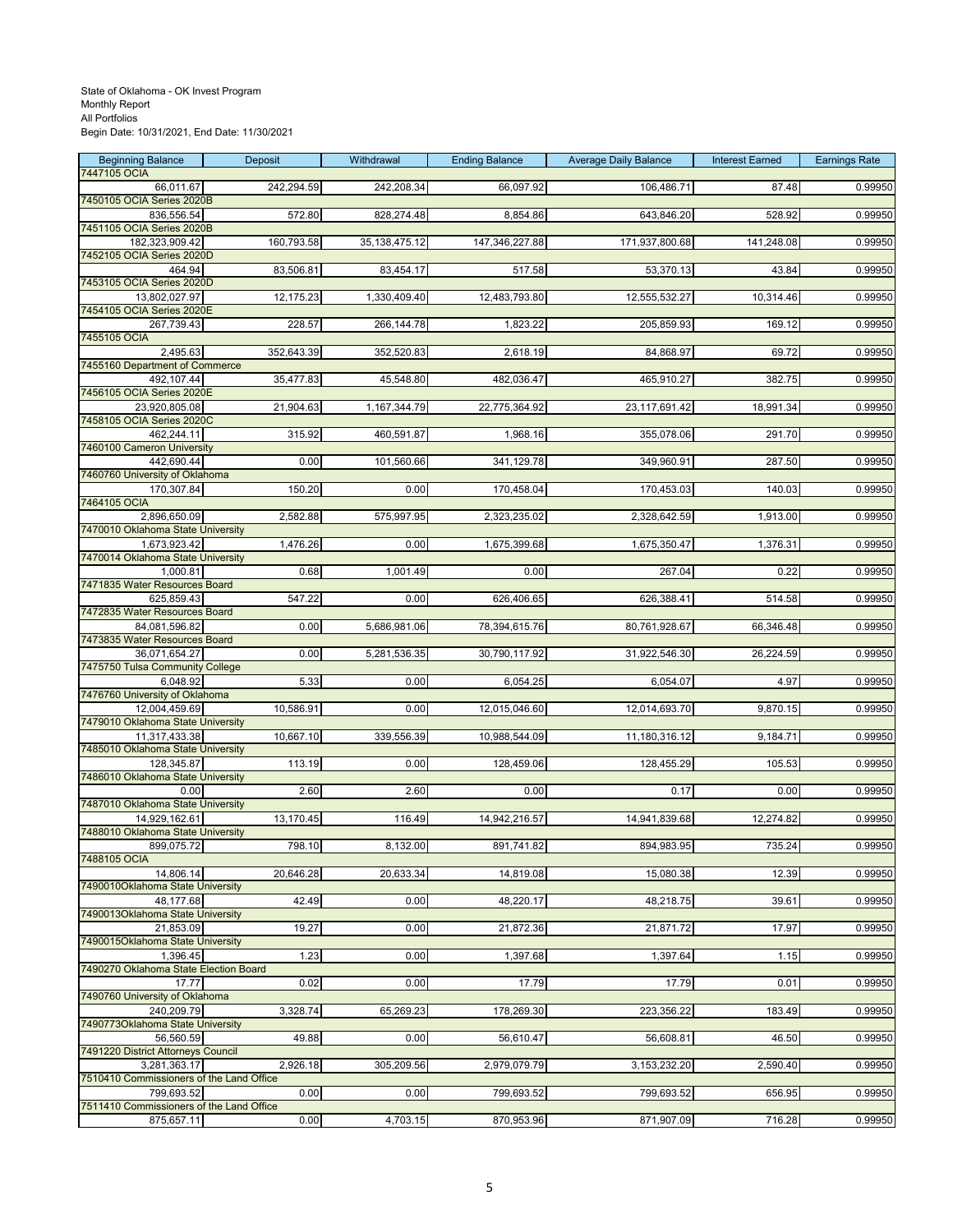| <b>Beginning Balance</b>                                       | Deposit      | Withdrawal   | <b>Ending Balance</b> | <b>Average Daily Balance</b> | <b>Interest Earned</b> | <b>Earnings Rate</b> |
|----------------------------------------------------------------|--------------|--------------|-----------------------|------------------------------|------------------------|----------------------|
| 7512410 Commissioners of the Land Office<br>5,328,590.38       | 0.00         | 613,371.85   | 4,715,218.53          | 5,047,633.65                 | 4,146.67               | 0.99950              |
| 7519410 Commissioners of the Land Office                       |              |              |                       |                              |                        |                      |
| 0.01                                                           | 0.00         | 0.00         | 0.01                  | 0.01                         | 0.00                   | 0.99950              |
| 7600010 Oklahoma State University                              |              |              |                       |                              |                        |                      |
| 4,611,085.02<br>7600100 Cameron University                     | 358,516.49   | 212,708.01   | 4,756,893.50          | 4,558,183.27                 | 3,744.58               | 0.99950              |
| 737,574.73                                                     | 44,355.38    | 16,327.87    | 765,602.24            | 738,028.01                   | 606.30                 | 0.99950              |
| 7600120 University of Central Oklahoma                         |              |              |                       |                              |                        |                      |
| 3,566,343.84<br>7600150 University of Science & Arts           | 46,844.07    | 12,198.21    | 3,600,989.70          | 3,568,565.45                 | 2,931.60               | 0.99950              |
| 389,731.57                                                     | 44,077.44    | 78,602.81    | 355,206.20            | 345,228.51                   | 283.61                 | 0.99950              |
| 7600230 East Central University                                |              |              |                       |                              |                        |                      |
| 1,246,384.64<br>7600420 Langston University                    | 44,887.10    | 116,480.19   | 1,174,791.55          | 1,200,413.47                 | 986.15                 | 0.99950              |
| 1,449,939.59                                                   | 40,761.23    | 346,363.92   | 1,144,336.90          | 1,307,060.66                 | 1,073.76               | 0.99950              |
| 7600485 Northeastern State University                          |              |              |                       |                              |                        |                      |
| 2,542,505.14                                                   | 51,785.86    | 25,375.31    | 2,568,915.69          | 2,541,238.53                 | 2,087.64               | 0.99950              |
| 7600490 Northern Oklahoma College<br>727,054.29                | 40,025.72    | 2,110.97     | 764,969.04            | 735,277.00                   | 604.04                 | 0.99950              |
| 7600505 Northwestern Oklahoma State University                 |              |              |                       |                              |                        |                      |
| 2,384,105.47                                                   | 76,739.25    | 53,966.50    | 2,406,878.22          | 2,402,462.19                 | 1,973.64               | 0.99950              |
| 7600530 Panhandle State University<br>133,894.15               | 43,840.20    | 51,808.51    | 125,925.84            | 107,563.88                   | 88.36                  | 0.99950              |
| 7600660 Southeastern Oklahoma State Unversity                  |              |              |                       |                              |                        |                      |
| 1,253.94                                                       | 43,776.25    | 0.00         | 45,030.19             | 11,488.38                    | 9.44                   | 0.99950              |
| 7600665 Southwestern Oklahoma State University<br>2,157,886.16 | 45,601.93    | 6,056.25     | 2,197,431.84          | 2,165,578.40                 | 1,779.04               | 0.99950              |
| 7600760 University of Oklahoma                                 |              |              |                       |                              |                        |                      |
| 4,765,863.38                                                   | 358,166.97   | 0.00         | 5,124,030.35          | 4,852,220.12                 | 3,986.13               | 0.99950              |
| 7650010 Oklahoma State University                              |              |              |                       | 2,251,006.57                 |                        |                      |
| 2,422,545.58<br>7650100 Cameron University                     | 138,946.25   | 412,881.15   | 2,148,610.68          |                              | 1,849.22               | 0.99950              |
| 714,134.78                                                     | 22,011.30    | 0.00         | 736,146.08            | 719,727.10                   | 591.26                 | 0.99950              |
| 7650120 University of Central Oklahoma                         |              |              |                       |                              |                        |                      |
| 1,772,816.86<br>7650150 University of Science & Arts           | 22,931.55    | 0.00         | 1,795,748.41          | 1,779,298.76                 | 1,461.71               | 0.99950              |
| 448,840.53                                                     | 21,769.87    | 20,606.00    | 450,004.40            | 441,398.60                   | 362.61                 | 0.99950              |
| 7650230 East Central University                                |              |              |                       |                              |                        |                      |
| 972,763.06<br>7650420 Langston University                      | 22,247.92    | 66,620.19    | 928,390.79            | 929,936.28                   | 763.95                 | 0.99950              |
| 1,465,355.27                                                   | 94,467.42    | 74,788.82    | 1,485,033.87          | 1,440,980.66                 | 1,183.78               | 0.99950              |
| 7650485 Northeastern State University                          |              |              |                       |                              |                        |                      |
| 908,278.80<br>7650490 Northern Oklahoma College                | 22,175.86    | 1,550.00     | 928,904.66            | 913,255.20                   | 750.25                 | 0.99950              |
| 2.103.421.33                                                   | 120,259.09   | 97,706.39    | 2,125,974.03          | 2,074,774.10                 | 1,704.44               | 0.99950              |
| 7650505 Northwestern Oklahoma State University                 |              |              |                       |                              |                        |                      |
| 808,665.19                                                     | 22,085.51    | 1,814.00     | 828,936.70            | 812,998.98                   | 667.88                 | 0.99950              |
| 7650530 Panhandle State University<br>43,658.60                | 21,389.00    | 2,221.09     | 62,826.51             | 46,502.31                    | 38.20                  | 0.99950              |
| 7650660 Southeastern Oklahoma State Unversity                  |              |              |                       |                              |                        |                      |
| 110,530.70                                                     | 21,418.32    | 19,500.94    | 112,448.08            | 105,799.34                   | 86.91                  | 0.99950              |
| 7650665 Southwestern Oklahoma State University<br>574,420.10   | 21,874.66    | 9,633.60     | 586,661.16            | 573,136.82                   | 470.84                 | 0.99950              |
| 7650760 University of Oklahoma                                 |              |              |                       |                              |                        |                      |
| 2,398,788.28                                                   | 232,443.41   | 0.00         | 2,631,231.69          | 2,454,398.18                 | 2,016.30               | 0.99950              |
| 7700040 Department of Agriculture                              |              |              |                       |                              |                        |                      |
| 11,127,755.21<br>7700041 Western Oklahoma State College        | 19,813.73    | 0.00         | 11,147,568.94         | 11,146,575.15                | 9,156.99               | 0.99950              |
| 893,621.91                                                     | 1,427,232.25 | 1,550,438.73 | 770,415.43            | 827,743.25                   | 680.00                 | 0.99950              |
| 7700131 Department of Corrections                              |              |              |                       |                              |                        |                      |
| 29.031.271.52<br>7700240 Eastern Oklahoma State College        | 2,350,415.80 | 2,896,187.70 | 28,485,499.62         | 28,374,052.31                | 23,309.48              | 0.99950              |
| 1,472,602.73                                                   | 295,490.41   | 147, 137.51  | 1,620,955.63          | 1,535,659.59                 | 1,261.55               | 0.99950              |
| 7700340 State Health Department                                |              |              |                       |                              |                        |                      |
| 0.00<br>7700461 Rogers State College                           | 3,181,039.45 | 1,715,128.33 | 1,465,911.12          | 1,312,955.48                 | 1,078.60               | 0.99950              |
| 8,052,663.19                                                   | 981,179.55   | 1,232,495.21 | 7,801,347.53          | 7,468,105.10                 | 6,135.10               | 0.99950              |
| 7700490 Northern Oklahoma College                              |              |              |                       |                              |                        |                      |
| 5,906,525.41                                                   | 737, 155.19  | 406,545.68   | 6,237,134.92          | 6,027,315.28                 | 4,951.48               | 0.99950              |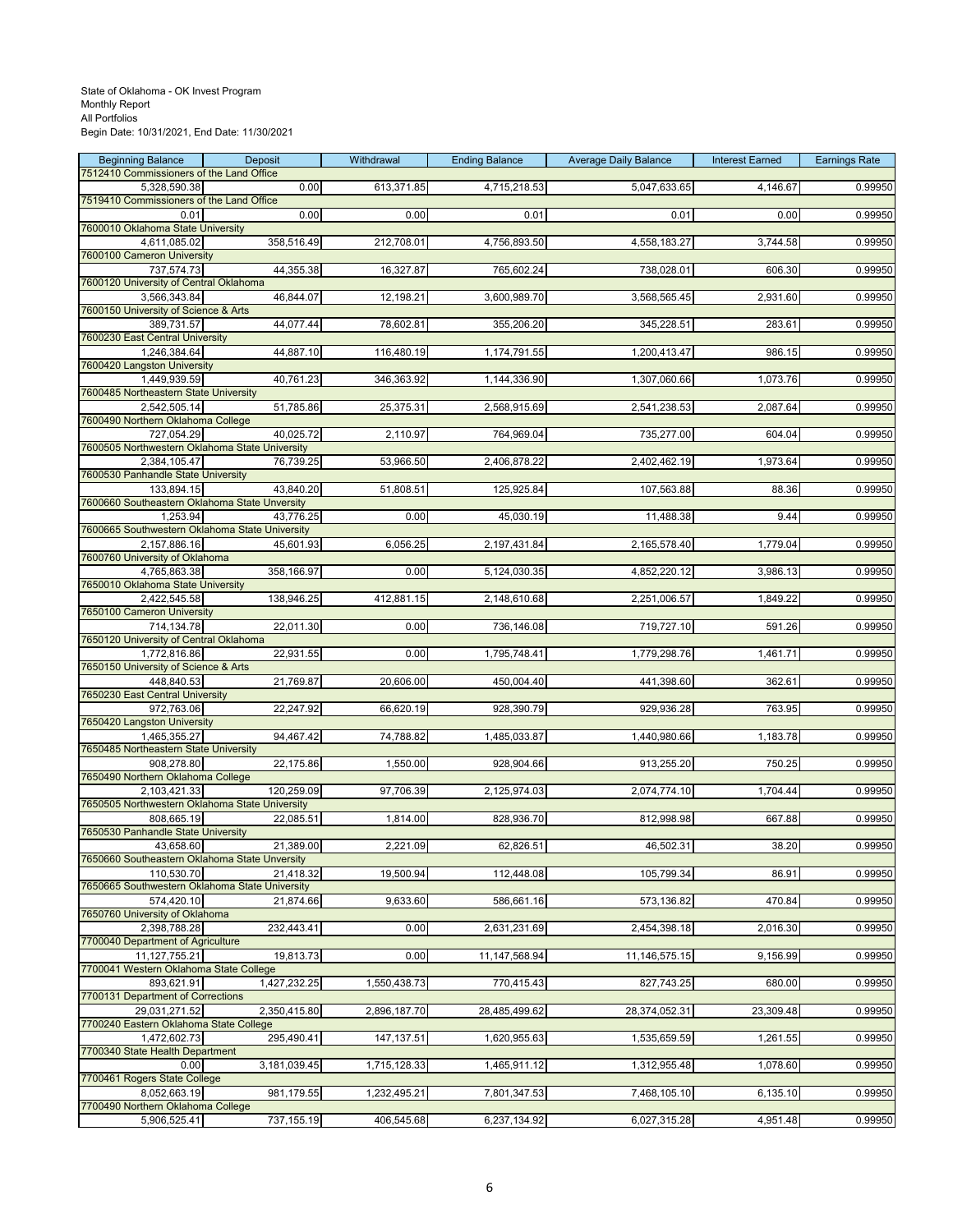| <b>Beginning Balance</b><br>7700606 Ardmore Higher Education Center | Deposit        | Withdrawal    | <b>Ending Balance</b> | <b>Average Daily Balance</b> | <b>Interest Earned</b> | <b>Earnings Rate</b> |
|---------------------------------------------------------------------|----------------|---------------|-----------------------|------------------------------|------------------------|----------------------|
| 188,651.11                                                          | 166.37         | 0.00          | 188,817.48            | 188,811.93                   | 155.11                 | 0.99950              |
| 7700633 Oklahoma City Community College                             |                |               |                       |                              |                        |                      |
| 10,745,265.87                                                       | 2,950,057.42   | 1,962,211.16  | 11,733,112.13         | 10,963,092.61                | 9,006.26               | 0.99950              |
| 7700660 Southeastern Oklahoma State University                      |                |               |                       |                              |                        |                      |
| 10,275,463.10<br>7700760 University of Oklahoma                     | 68,381.77      | 769,522.40    | 9,574,322.47          | 9,891,247.33                 | 8,125.73               | 0.99950              |
| 50,418,510.57                                                       | 22,639,298.99  | 35,537,976.18 | 37,519,833.38         | 49,667,188.59                | 40,801.94              | 0.99950              |
| 7700830 Department of Human Services                                |                |               |                       |                              |                        |                      |
| 772,360.11                                                          | 586,793.33     | 275,536.50    | 1,083,616.94          | 929,850.75                   | 763.88                 | 0.99950              |
| 7701010 Oklahoma State University                                   |                |               |                       |                              |                        |                      |
| 5,163,793.28                                                        | 34,496,779.85  | 26,311,174.42 | 13,349,398.71         | 9,467,292.46                 | 7,777.45               | 0.99950              |
| 7701150 University of Science & Arts                                |                |               |                       |                              |                        |                      |
| 3,343,261.17<br>7701165 Connors State College                       | 1,204,892.73   | 548,008.97    | 4,000,144.93          | 3,631,747.07                 | 2,983.51               | 0.99950              |
| 1,700,740.12                                                        | 7,777.52       | 262,778.55    | 1,445,739.09          | 1,567,506.45                 | 1,287.72               | 0.99950              |
| 7701400 Office of Juvenile Affairs                                  |                |               |                       |                              |                        |                      |
| 4,259.54                                                            | 2,354.01       | 3,526.40      | 3,087.15              | 5,441.92                     | 4.47                   | 0.99950              |
| 7701480 Northeasten Oklahoma A&M College                            |                |               |                       |                              |                        |                      |
| 673,723.90                                                          | 424,086.52     | 549,065.33    | 548,745.09            | 605,346.09                   | 497.30                 | 0.99950              |
| 7701530 Panhandle State University                                  |                |               |                       |                              |                        |                      |
| 42,286.43<br>7701605 Regents for Higher Education                   | 351,033.92     | 215,387.30    | 177,933.05            | 155,503.36                   | 127.75                 | 0.99950              |
| 32,289,480.12                                                       | 1,818,981.50   | 664,833.96    | 33,443,627.66         | 32,066,779.24                | 26,343.08              | 0.99950              |
| 7701650 Department of Veteran Affairs                               |                |               |                       |                              |                        |                      |
| 1,116,266.03                                                        | 166,832.87     | 0.00          | 1,283,098.90          | 1,224,714.99                 | 1,006.11               | 0.99950              |
| 7701770 OUHSC                                                       |                |               |                       |                              |                        |                      |
| 367,785,228.28                                                      | 81,194,729.64  | 64,960,888.47 | 384,019,069.45        | 394,530,557.98               | 324,109.56             | 0.99950              |
| 7701805 Department of Rehabilitation Services<br>166,893.52         | 1,569.74       | 9,825.71      | 158,637.55            |                              | 132.18                 | 0.99950              |
| 7701865 Workers Compensation Commission                             |                |               |                       | 160,896.52                   |                        |                      |
| 5,806,229.59                                                        | 4,025.26       | 4,461.15      | 5,805,793.70          | 5,808,368.34                 | 4,771.61               | 0.99950              |
| 7702120 University of Central Oklahoma                              |                |               |                       |                              |                        |                      |
| 19,670,170.35                                                       | 1,874,222.71   | 2,616,446.36  | 18,927,946.70         | 19,932,596.16                | 16,374.76              | 0.99950              |
| 7702650 Department of Veteran Affairs                               |                |               |                       |                              |                        |                      |
| 922,877.02                                                          | 168,232.40     | 0.00          | 1,091,109.42          | 1,030,257.08                 | 846.36                 | 0.99950              |
| 7703650 Department of Veteran Affairs<br>1,330,176.01               | 215,687.46     | 0.00          | 1,545,863.47          | 1,469,225.48                 | 1,206.98               | 0.99950              |
| 7704120 University of Central Oklahoma                              |                |               |                       |                              |                        |                      |
| 249,328.60                                                          | 610,480.31     | 700,532.10    | 159,276.81            | 162,276.86                   | 133.31                 | 0.99950              |
| 7704650 Department of Veteran Affairs                               |                |               |                       |                              |                        |                      |
| 1,080,786.03                                                        | 136,309.18     | 0.00          | 1,217,095.21          | 1,174,667.30                 | 965.00                 | 0.99950              |
| 7704865 Workers Compensation Commission                             |                |               |                       |                              |                        |                      |
| 45,618.40<br>7705505 Northwestern Oklahoma State University         | 30.27          | 0.00          | 45,648.67             | 45,647.66                    | 37.50                  | 0.99950              |
| 671,831.62                                                          | 2.238.560.09   | 523,973.03    | 2,386,418.68          | 2,075,225.20                 | 1,704.81               | 0.99950              |
| 7705650 Department of Veteran Affairs                               |                |               |                       |                              |                        |                      |
| 1,111,462.60                                                        | 127,747.66     | 0.00          | 1,239,210.26          | 1,191,161.91                 | 978.55                 | 0.99950              |
| 7705675 Self Insurance Guaranty Fund                                |                |               |                       |                              |                        |                      |
| 2,430,990.04                                                        | 440.00         | 19,164.37     | 2,412,265.67          | 2,420,942.59                 | 1.988.82               | 0.99950              |
| 7705865 Workers Compensation Commission                             |                |               |                       |                              |                        |                      |
| 43,120.98<br>7706452 CMHC, Rep payee account                        | 38.03          | 0.00          | 43,159.01             | 43, 157. 74                  | 35.45                  | 0.99950              |
| 8,472.85                                                            | 7.47           | 0.00          | 8,480.32              | 8,480.07                     | 6.97                   | 0.99950              |
| 7706650 Department of Veteran Affairs                               |                |               |                       |                              |                        |                      |
| 370,657.47                                                          | 85,223.50      | 0.00          | 455,880.97            | 419,782.07                   | 344.85                 | 0.99950              |
| 7706750 Tulsa Community College                                     |                |               |                       |                              |                        |                      |
| 6,722,857.95                                                        | 373,281.86     | 701,965.50    | 6,394,174.31          | 6,208,554.77                 | 5,100.37               | 0.99950              |
| 7706865 OK Workers Comp Commission<br>177,112.76                    | 156.20         | 0.00          | 177,268.96            | 177,263.75                   | 145.62                 | 0.99950              |
| 7707452 CMHC, Rep payee account                                     |                |               |                       |                              |                        |                      |
| 11,625.23                                                           | 41,406.37      | 29,410.65     | 23,620.95             | 17,256.33                    | 14.18                  | 0.99950              |
| 7707585 Department of Public Safety                                 |                |               |                       |                              |                        |                      |
| 4,663,838.03                                                        | 256,748.08     | 0.00          | 4,920,586.11          | 4,797,716.24                 | 3,941.36               | 0.99950              |
| 7707605 Regents for Higher Education                                |                |               |                       |                              |                        |                      |
| 37,495,282.11                                                       | 174,826,829.02 | 2,403,012.16  | 209,919,098.97        | 92,443,932.70                | 75,943.32              | 0.99950              |
| 7707650 Department of Veteran Affairs<br>562,917.18                 | 55,136.96      | 0.00          | 618,054.14            | 601,153.69                   | 493.85                 | 0.99950              |
| 7707865 OK Workers Comp Commission                                  |                |               |                       |                              |                        |                      |
| 243,871.88                                                          | 215.07         | 0.00          | 244,086.95            | 244,079.78                   | 200.51                 | 0.99950              |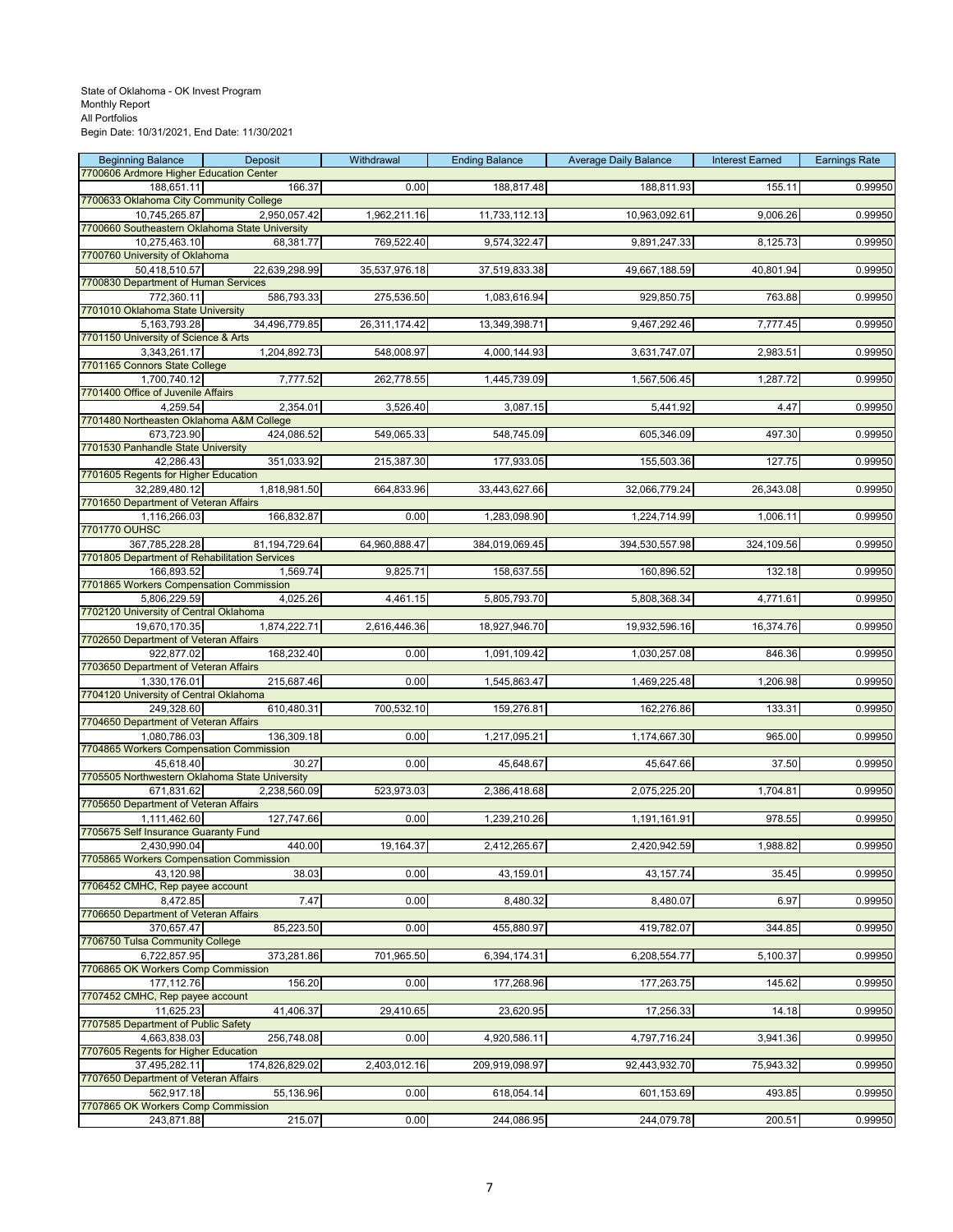| <b>Beginning Balance</b>                                       | Deposit      | Withdrawal    | <b>Ending Balance</b> | <b>Average Daily Balance</b> | <b>Interest Earned</b> | <b>Earnings Rate</b> |
|----------------------------------------------------------------|--------------|---------------|-----------------------|------------------------------|------------------------|----------------------|
| 7708108 Carl Albert State College<br>7,638,720.70              | 6,984.71     | 586,432.59    | 7,059,272.82          | 7,413,607.73                 | 6,090.33               | 0.99950              |
| 7708605 Regents for Higher Education                           |              |               |                       |                              |                        |                      |
| 160.64                                                         | 0.14         | 0.00          | 160.78                | 160.78                       | 0.13                   | 0.99950              |
| 7709605 Regents for Higher Education<br>5,883,267.07           | 4,942.21     | 0.00          | 5,888,209.28          | 5,888,044.54                 | 4,837.07               | 0.99950              |
| 7710350 Oklahoma Historical Society                            |              |               |                       |                              |                        |                      |
| 1,302,198.17                                                   | 1,148.43     | 0.00          | 1,303,346.60          | 1,303,308.32                 | 1,070.68               | 0.99950              |
| 7710452 Oklahoma Department of Mental Health                   |              |               |                       |                              |                        |                      |
| 1,583,979.62<br>7710605 Regents for Higher Education           | 4,672.89     | 33,035.86     | 1,555,616.65          | 1,555,569.68                 | 1,277.91               | 0.99950              |
| 2.901.571.80                                                   | 92,663.10    | 35,397.00     | 2,958,837.90          | 2,952,775.30                 | 2,425.73               | 0.99950              |
| 7711185 Corporation Commission                                 |              |               |                       |                              |                        |                      |
| 63,919,454.15<br>7711420 Langston University                   | 800,863.88   | 496,474.86    | 64,223,843.17         | 63,752,397.91                | 52,373.03              | 0.99950              |
| 437,576.97                                                     | 1,515,200.97 | 1,678,438.64  | 274,339.30            | 288,268.34                   | 236.81                 | 0.99950              |
| 7711452 Griffin Memorial Hospital Rep Payee                    |              |               |                       |                              |                        |                      |
| 78,247.10<br>7711605 Regents for Higher Education              | 368.82       | 110.66        | 78,505.26             | 78,238.79                    | 64.27                  | 0.99950              |
| 754,516.19                                                     | 36,062.42    | 0.00          | 790,578.61            | 769,318.23                   | 632.00                 | 0.99950              |
| 7712605 Regents for Higher Education                           |              |               |                       |                              |                        |                      |
| 134,012.59                                                     | 118.19       | 0.00          | 134,130.78            | 134,126.84                   | 110.19                 | 0.99950              |
| 7713605 Regents for Higher Education<br>13,641,958.95          | 12,031.04    | 10,400,000.00 | 3,253,989.99          | 8,453,588.96                 | 6,944.68               | 0.99950              |
| 7714605 Regents for Higher Education                           |              |               |                       |                              |                        |                      |
| 15,386,646.86                                                  | 70,976.84    | 0.00          | 15,457,623.70         | 15,436,152.47                | 12,680.90              | 0.99950              |
| 7715605 Regents for Higher Education<br>1,689,820.55           | 1,490.27     | 0.00          | 1,691,310.82          | 1,691,261.14                 | 1,389.38               | 0.99950              |
| 7718605 Regents for Higher Education                           |              |               |                       |                              |                        |                      |
| 10,498,969.23                                                  | 1,618,105.77 | 1,019,644.33  | 11,097,430.67         | 10,677,091.30                | 8,771.30               | 0.99950              |
| 7719605 Regents for Higher Education                           | 134.30       | 0.00          | 39,029.32             |                              | 32.05                  | 0.99950              |
| 38,895.02<br>7723623 Seminole State College                    |              |               |                       | 39,014.84                    |                        |                      |
| 92,295.02                                                      | 1,286,213.09 | 536,707.56    | 841,800.55            | 278,725.58                   | 228.97                 | 0.99950              |
| 7725100 Cameron University                                     |              |               |                       |                              |                        |                      |
| 3,119,580.99<br>7730230 East Central University                | 814,208.72   | 604,051.45    | 3,329,738.26          | 3,390,423.81                 | 2,785.26               | 0.99950              |
| 8,403,025.74                                                   | 1,705,088.36 | 1,419,485.15  | 8,688,628.95          | 8,396,260.32                 | 6,897.59               | 0.99950              |
| 7730830 Department of Human Services                           |              |               |                       |                              |                        |                      |
| 262,156.91<br>7740605 Regents for Higher Education             | 7,379.22     | 0.02          | 269,536.11            | 269,051.94                   | 221.03                 | 0.99950              |
| 12,347,037.23                                                  | 5,700,314.07 | 3,598,513.36  | 14,448,837.94         | 11,871,877.43                | 9,752.83               | 0.99950              |
| 7741241 Redlands Community College                             |              |               |                       |                              |                        |                      |
| 2,621,399.01<br>7745605 Regents for Higher Education           | 334,510.95   | 242,112.28    | 2,713,797.68          | 2,679,900.25                 | 2,201.56               | 0.99950              |
| 1,512,806.63                                                   | 1,530.98     | 192,000.00    | 1,322,337.61          | 1,373,486.58                 | 1,128.33               | 0.99950              |
| 7747470 Murray State College                                   |              |               |                       |                              |                        |                      |
| 4,847,751.06                                                   | 727,619.36   | 589,941.59    | 4,985,428.83          | 4,885,339.12                 | 4,013.34               | 0.99950              |
| 7750350 Oklahoma Historical Society<br>665,871.98              | 610.93       | 15,622.04     | 650,860.87            | 655,642.61                   | 538.61                 | 0.99950              |
| 7750531 Rose State College                                     |              |               |                       |                              |                        |                      |
| 13,072,845.26                                                  | 793,894.11   | 629,474.29    | 13,237,265.08         | 13,266,430.47                | 10,898.46              | 0.99950              |
| 7751485 Northeastern State University<br>13,757,295.19         | 9,588,003.91 | 3,493,927.20  | 19,851,371.90         | 15,056,545.50                | 12,369.06              | 0.99950              |
| 7752485 Northeastern State University                          |              |               |                       |                              |                        |                      |
| 3,133,022.04                                                   | 2,763.06     | 1,981.27      | 3,133,803.83          | 3,133,711.73                 | 2,574.37               | 0.99950              |
| 7765665 Southwestern Oklahoma State University<br>4,585,543.20 |              | 1,381,652.10  | 3,217,911.76          | 3,844,016.78                 | 3,157.89               | 0.99950              |
| 7790041 Western Oklahoma State University                      | 14,020.66    |               |                       |                              |                        |                      |
| 7,482.08                                                       | 5,106.60     | 0.00          | 12,588.68             | 12,588.46                    | 10.34                  | 0.99950              |
| 7790470 Murray State College<br>1,951.45                       |              |               |                       |                              |                        |                      |
| 7790490 Northern Oklahoma College                              | 1.72         | 0.00          | 1,953.17              | 1,953.11                     | 1.60                   | 0.99950              |
| 2,055.71                                                       | 2.62         | 612.00        | 1,446.33              | 1,629.84                     | 1.34                   | 0.99950              |
| 7790660 Southeastern State University                          |              |               |                       |                              |                        |                      |
| 1.46<br>7805370 OIFA                                           | 0.00         | 0.00          | 1.46                  | 1.46                         | 0.00                   | 0.99950              |
| 107.89                                                         | 0.10         | 0.00          | 107.99                | 107.99                       | 0.09                   | 0.99950              |
| 7847740 OSF Building Project Fund                              |              |               |                       |                              |                        |                      |
| 7,691.65                                                       | 6.78         | 0.00          | 7,698.43              | 7,698.20                     | 6.32                   | 0.99950              |